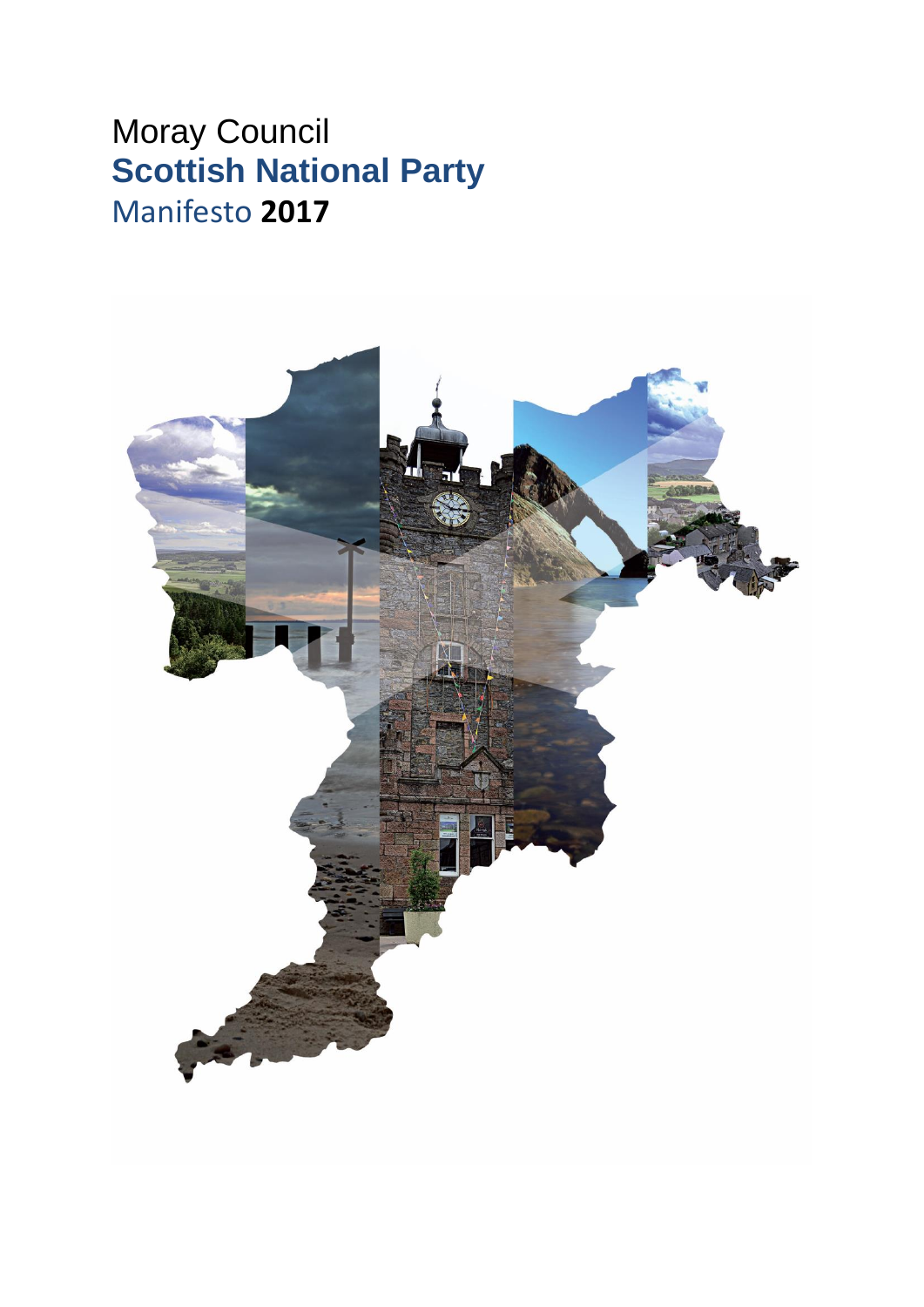# **A HEALTHIER MORAY**

#### *Health and Wellbeing*

- We will continue to promote positive health and wellbeing by working partnership with the NHS, Moray Health and Social Care Partnership and other organisations for the benefit of all in Moray
- A Moray SNP led Council will aim to provide the best possible care for Moray's citizens in particular the elderly, the disabled, young people with care needs and carers
- We will continue to support people to be as independent as possible in their own home
- We will examine innovative ways of delivering better mental health services for children, young people and adults. We will bring healthcare and education together to ensure faster treatment without stigma. We aim to ensure that the principle of "ask once, get help fast" is in force

#### *Sport & Leisure*

- Only 3 Councils in Scotland have not moved leisure facilities to a leisure trust. We believe that the time has come for Moray to provide all public leisure facilities through an arm's length trust to ensure they are more sustainable and make savings for Council Tax payers
- Healthier children become healthier adults. Therefore, we will continue to promote an active lifestyle to tackle childhood obesity and health inequalities
- We will develop and support walking and cycling networks within Moray's communities
- We will work very closely with organisations and community groups that seek to develop future sporting activities and facilities

#### *Housing*

Due to funding from the SNP Government 3,700 affordable houses have been built in Moray. Affordable housing provision is essential for the growth and development of social and economic sustainability, of economic regeneration, of the bolstering of our schools and of the enhancement of the diversity of our communities.

- We reaffirm our commitment to social and affordable housing
- A Moray SNP led Council will work with local developers, registered social landlords and the Scottish Government to ensure Moray gains maximum benefit from the delivery of the SNP Scottish Government's target of building 50,000 affordable houses by 2021
- We will advocate 'green energy' heating
- Encourage the voluntary downsizing incentive scheme
- We will encourage new forms of secure and affordable housing such as self-build and will work with private landlords to encourage high quality private rented accommodation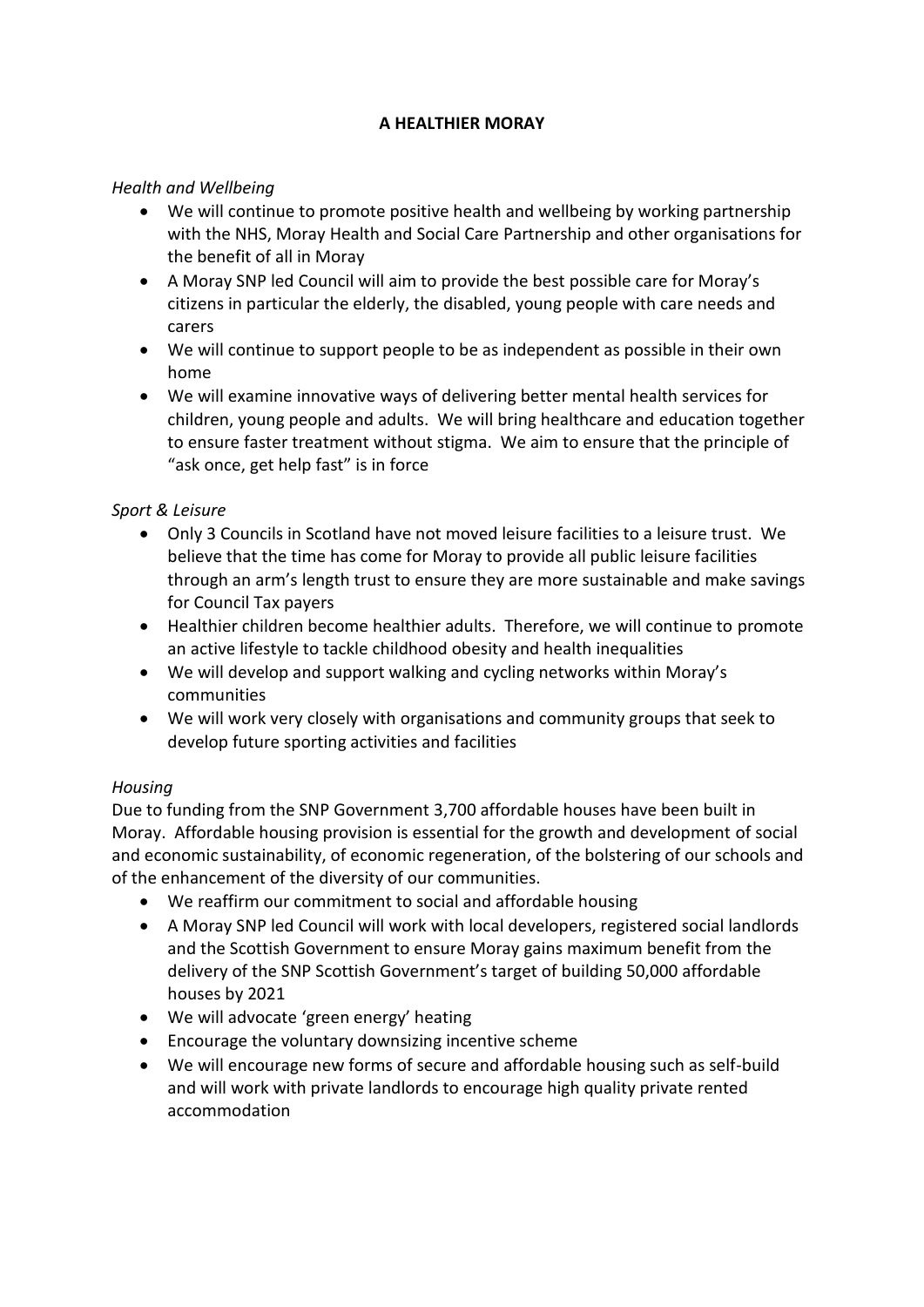#### **A SMARTER MORAY**

#### *Transforming Early Years and Childcare*

We will work closely with the Scottish Government to deliver 30 hours of free early learning and childcare for all 3 and 4 year olds and vulnerable 2 year olds by 2021. This will save families over £3,000 per child per year.

#### *Teacher Recruitment*

Moray SNP sees this as major priority in ensuring that children in Moray receive a high quality education.

We will:

- Investigate further innovative ways of attracting teachers to Moray
- Promote and develop various teacher training opportunities with partner universities eg the training while you work DLITE scheme
- Work with the Scottish Government and General Teaching Council for Scotland (GTCS) to attract Newly Qualified Teachers
- Use video conferencing within secondary schools to ensure Moray's young people have wider access to the curriculum

## *Raising Attainment*

Moray schools have benefitted by receiving £1.27m directly through the Pupil Equity Fund. We will work closely with schools to support them in closing the attainment gap. Schools and the education authority need to reform in order to raise standards for all children. The local school community – especially parents, young people and teachers – should be key decision makers in the life of the school.

## *Developing the Young Workforce*

A Moray SNP led Council will:

- Engage, inspire and shape Moray's young workforce
- Promote the development of links between schools, the wider education department and business
- Encourage foundation apprenticeships
- Continue to work in partnership with Moray College UHI and private sector to support training initiatives that will, in turn, support local industries
- Continue to recognise the need to support adult learning initiatives, as well as encouraging retraining and career shifts
- Promote vocational education which is crucial to the success of our young people and the Moray economy
- Support the implementation of the Scottish Government's STEM strategy which offers young people qualifications, knowledge and training in key economic sectors with known skills gaps like engineering, digital technology, science, life sciences and construction

#### *School Estate*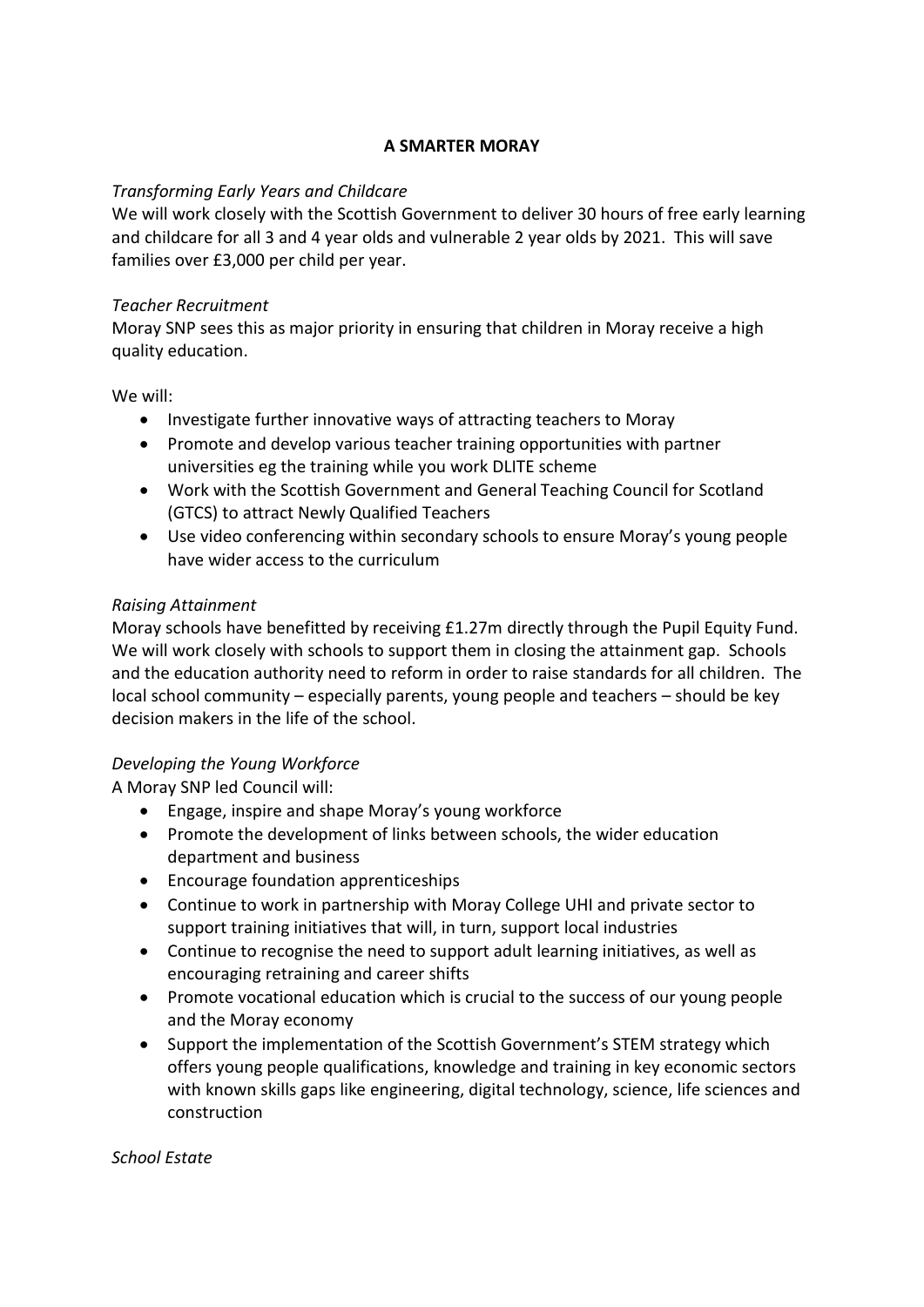Moray Council has been able to embark on a programme of building new primary and secondary schools as well as some major refurbishments due to major funding coming from the SNP Scottish Government. We will continue to follow a programme of investment for other schools.

## *Rural Schools*

Rural schools play a major part, not just in the education of Moray's young people, but to the viability of rural communities. We will assert a presumption against closure except on educational grounds.

#### **A WEALTHIER MORAY**

#### *Council Tax*

A Moray SNP led Council will:

- Make efforts to protect household budgets
- Promote the Council Tax benefits available for low income households

#### *Youth Employment*

- We are committed to increasing youth employment by supporting business start-ups and apprenticeship schemes
- We will work with local business and agencies to provide career opportunities for graduates and school leavers

#### *Business*

The Small Business Bonus Scheme, introduced by the SNP Government in 2008, has been of great benefit to small businesses in Moray. Thousands of businesses in Moray have paid no business rates, or had their bills reduced, due to this initiative.

A Moray SNP led Council will:

- Promote existing business relief schemes that benefit business
- Explore options for a transitional rates relief scheme to help businesses from rates increases
- Pursue the aims of the Moray Economic Strategy to support existing business and attract further inward investment to diversify the Moray economy
- Support the growth and sustainability of small and medium sized businesses
- Promote the development of high speed connectivity for Moray taking advantage of the Scottish Government's commitment to provide broadband to 100% of premises
- Continue to encourage Moray to take full advantage of the growth in the offshore renewable and decommissioning sectors
- Support traditional sectors such as fishing, farming and forestry
- Invest in industrial and start up units throughout Moray to increase the number of businesses and generate new income for the Council

#### *Living Wage*

The SNP introduced the living wage policy now followed by Moray Council. A Moray SNP Administration will work with other organisations, businesses, employers and council contractors to encourage paying their employees the living wage.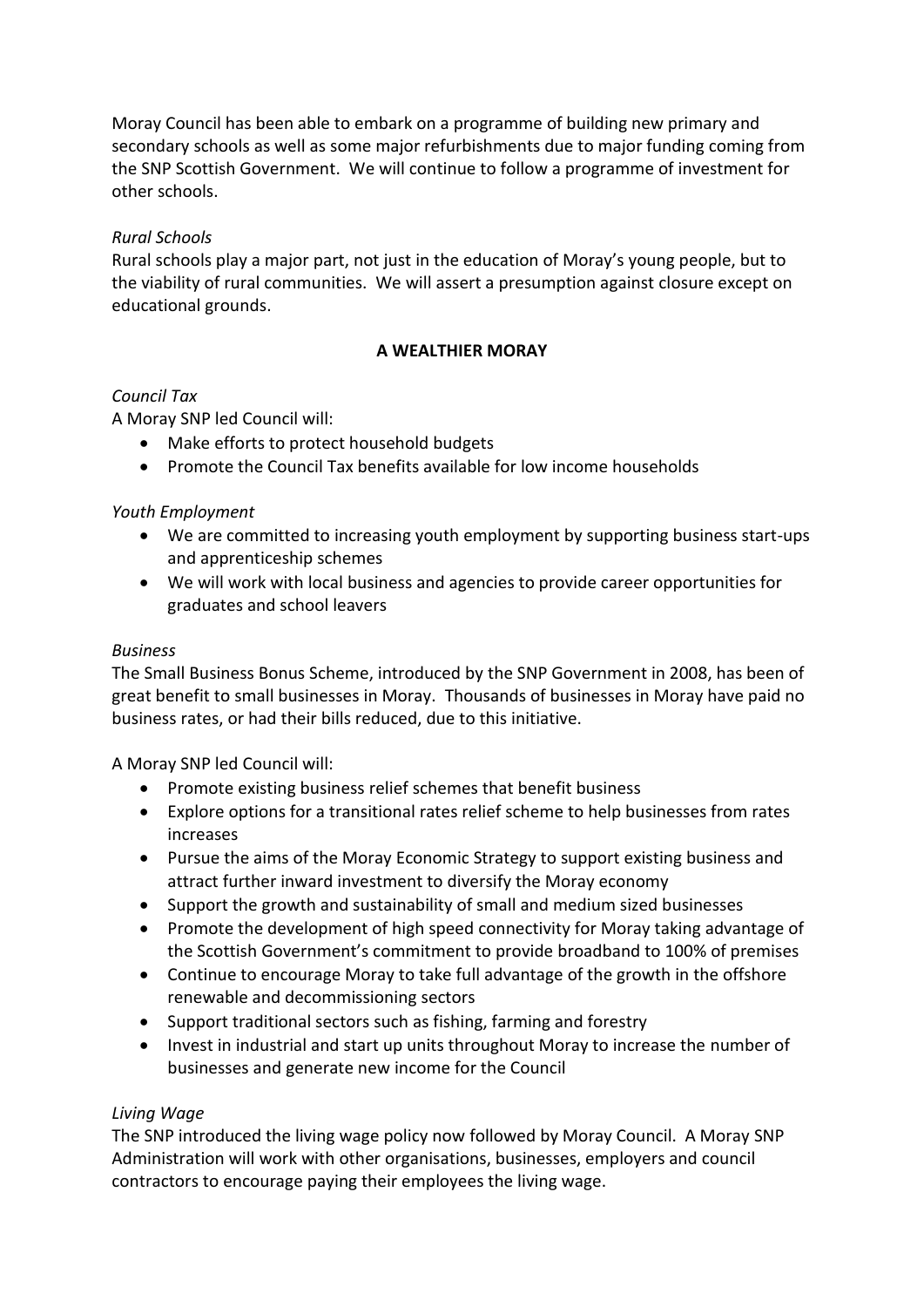## *Tourism*

The SNP recognises the need for more to be done to tap into Moray's tourism potential given Moray's iconic images and spectacular natural and marine environment. Tourism is vital to the Moray economy to sustain and increase employment and wages.

A Moray SNP led Council will:

- Work alongside, and support the work of, Moray-Speyside Tourism and other relevant agencies
- Ensure enhanced support for economic and tourism development
- Continue to work with and support other agencies in efforts to better promote Moray's image within and out with Scotland as a tourist destination
- Promote the attractions of Moray including footpaths, walking and cycling trails
- Reinforce efforts to ensure that visitors to Moray enjoy a quality experience

## *Transport & Infrastructure*

Good transport services are essential for local economic prosperity.

- A Moray SNP led Council will work with the Scottish Government and other transport partners to improve on our existing infrastructure and links to key transport hubs such as our regional airports
- We will aim to maximise the benefits of the SNP Government's commitment of dualling the A96 and A9 as well as the improvements to railway infrastructure
- We recognise the importance of the A95 to the Moray economy and we will continue to press for investment to improve the route
- A Moray SNP Administration will explore the possibility of a Council run bus company to provide bus services throughout Moray
- We support, in principle, the Elgin Transport Strategy and we will ensure that implementation takes account of the dualling of the A96

## *Moray Growth Fund*

We will continue to support the development of a Moray Growth Fund to attract funding from the UK and Scottish Governments to generate economic development.

## **A SAFER MORAY**

#### *Anti-social Behaviour*

Moray SNP regards the tackling of anti-social behaviour as a priority and we will work closely with community planning partners to address this issue.

## *Dog Fouling*

Irresponsible dog fouling is a blight on our communities throughout the whole of Moray and must be proactively tackled. We will introduce a more robust strategy to tackle dog fouling. We will promote schemes such as Pick Up Poo and the Green Dog Walking Scheme.

*Road Safety*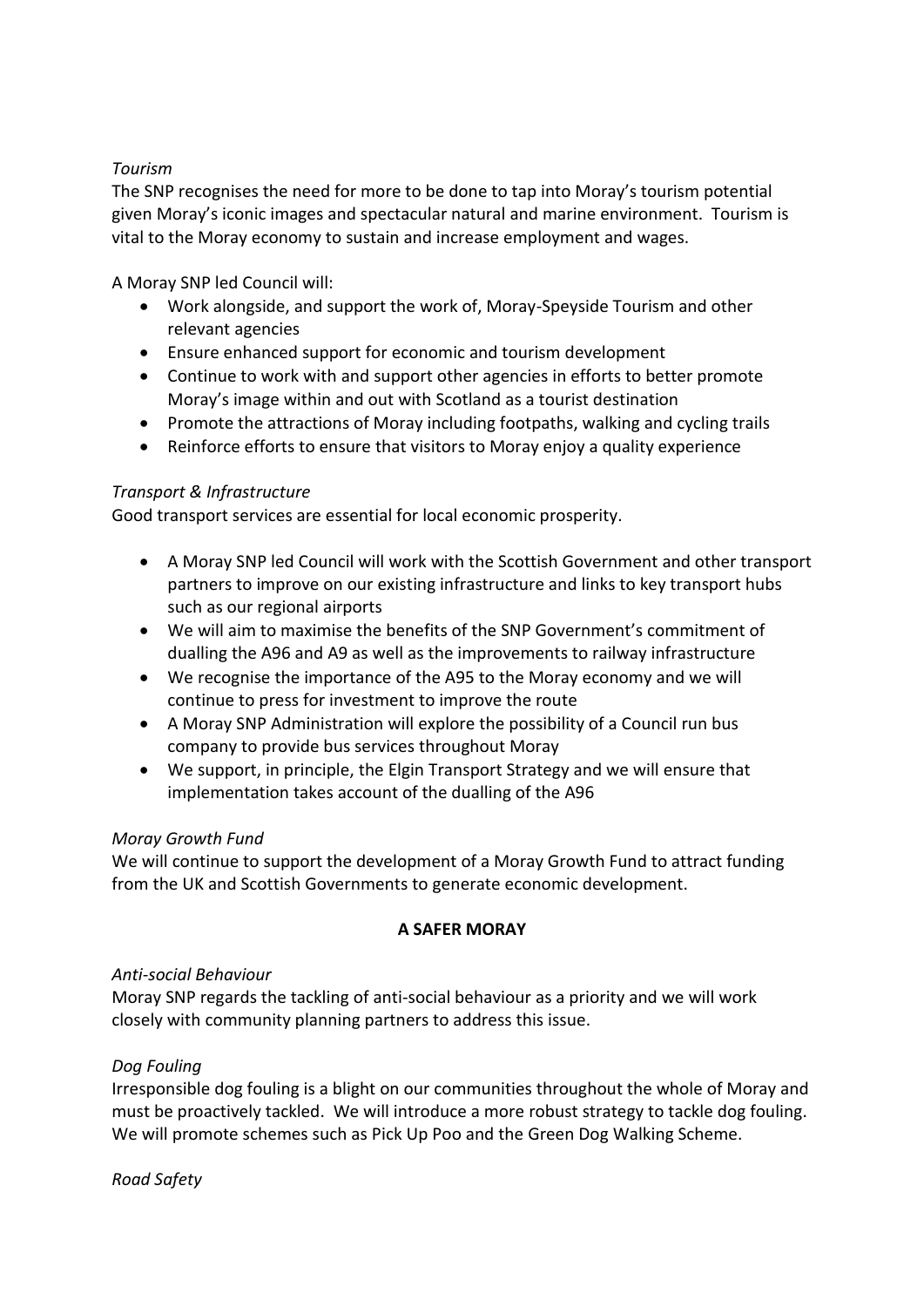- We will introduce a programme to install a 20mph limit at all schools and other appropriate places in Moray where there is a risk to vulnerable road users
- A Moray SNP led Council will continue to support the "Safe Drive, Stay Alive" campaign
- We will acquire additional 'smiley faces' speed indicators to reduce the need for communities to queue to obtain their use

# *Alcohol and Drug Misuse*

- Prevention is the key to tackling the unhealthy relationship with alcohol and drug misuse
- We will highlight the dangers of binge drinking and support multi agency working to tackle underage drinking
- We will support multi agency working to tackle alcohol addiction and drug misuse
- More work is needed to support the rehabilitation of addicts with quicker access to help and support which can only be tackled with a more streamlined multi agency approach

# *Domestic Abuse*

A Moray SNP led Council will pursue a more integrated, joined up approach, with partners, to tackle domestic abuse.

# **A FAIRER MORAY**

The UK Government's actions on welfare have attacked some of the poorest and most vulnerable people in our society.

We will work with the Scottish Government and partners:

- To promote a 'benefits awareness campaign' ensuring people access the benefits they are entitled to
- Tackle fuel poverty
- Seek to put in place robust welfare policies as they are devolved to Councils
- Support organisations that help alleviate the effects on the most vulnerable people in Moray due to Tory austerity

## **A GREENER MORAY**

## *Recycling*

Moray SNP has supported efforts to increase recycling locally and we will continue with work to further increase recycling rates which has a positive impact on the environment.

## *Flooding*

Moray has seen over £120,000,000 invested by the SNP Government to deliver flood schemes in Elgin, Forres, Rothes and Newmill. We will continue to investigate and explore the benefits of smaller flood schemes throughout Moray.

## *Carbon Reduction*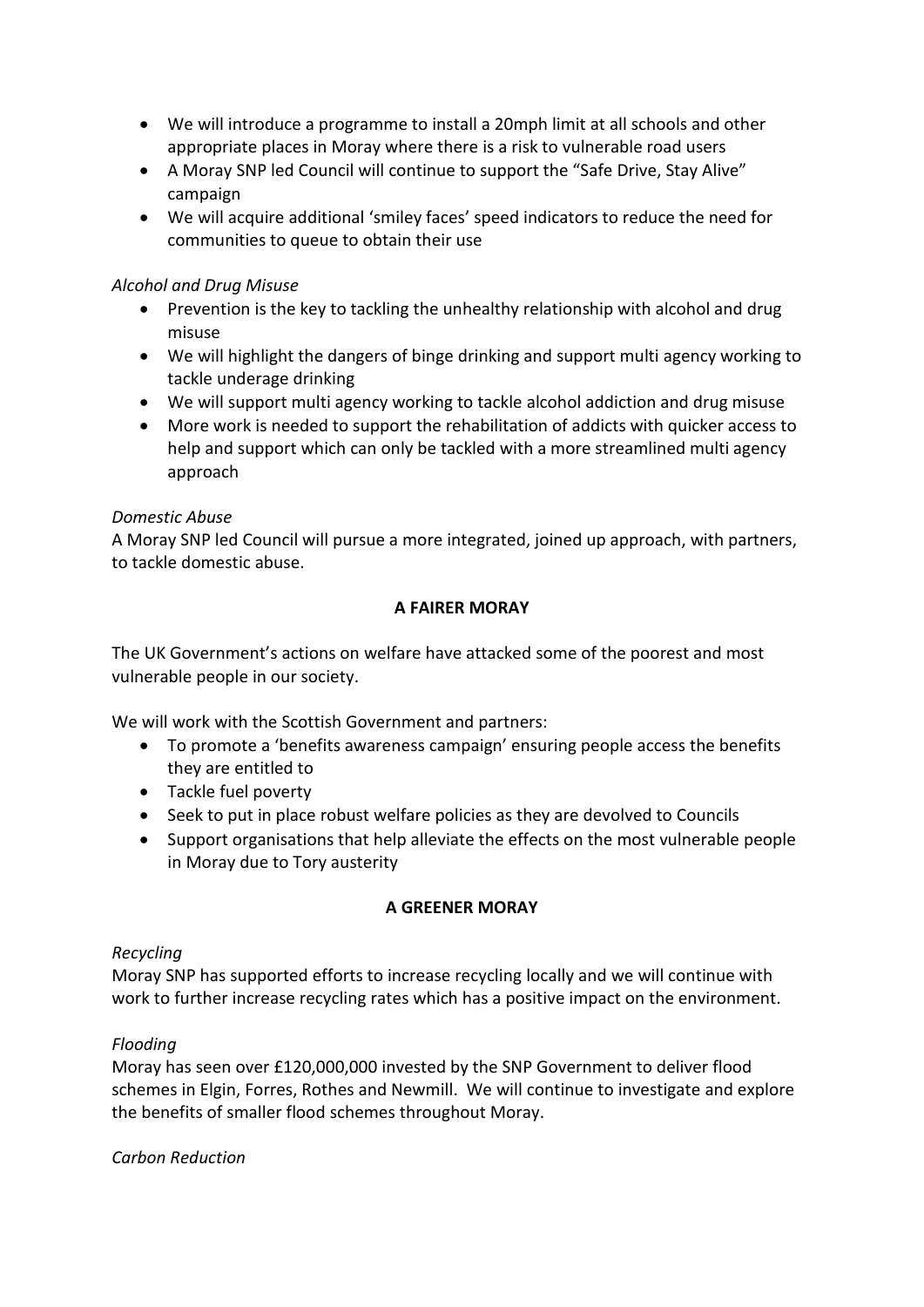- We are committed to reducing Moray's carbon footprint, particularly in Council buildings including schools
- We will promote greener transport which will deliver big carbon savings

# *Renewable Energy*

A Moray SNP led Council will:

- Produce a clean energy policy for Moray
- Urge our local communities to forge energy partnerships and trusts to help secure clean, locally produced and affordable energy
- Promote community shares of renewables projects

## *Litter*

We will develop a Moray Litter Free strategy in partnership with national and local agencies and community groups.

## **AN EMPOWERED MORAY**

#### *Community Empowerment*

We believe the best people to decide the future of our communities are the people who live in those communities.

Moray SNP:

- Are committed to implementing the Community Empowerment Act
- Will work with and develop the Third Sector
- Commit to working closely with communities who wish to go through the Community Asset Transfer (CAT) process
- Aim to strengthen the support available to community groups to maximise access to funding opportunities from external sources

## **A CREATIVE MORAY**

## *The Creative Sector*

A Moray SNP led Council will aim to:

- Promote the teaching of music, drama and art in our schools
- Encourage the talents of all children in music or art
- Foster the use of libraries
- Embrace the Year of Young People in 2018
- Explore what further support can be given to the creative sector and work alongside the industry to attract funding
- Promote Moray's rich heritage and culture and use this to encourage people to visit the area

## *Youth Work*

The work done by the youth work sector has helped communities greatly and we will continue to promote their work. We will work with this sector to gain the views of the young people in Moray.